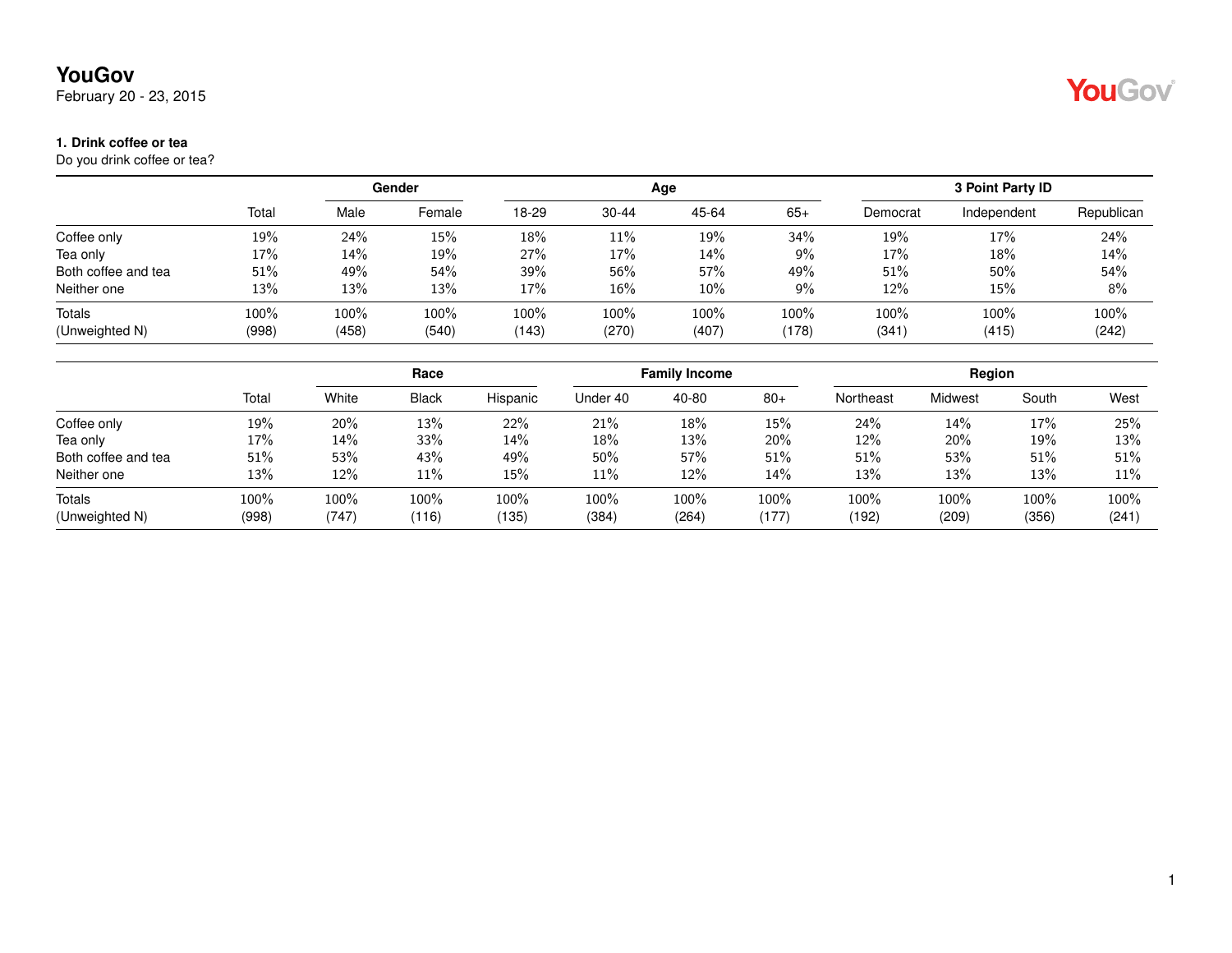#### **2. Coffee quantity**

How much coffee do you usually drink? *Asked of those who drink coffee*

|                        |       |       | Gender |       |           | Age   |       |          | 3 Point Party ID |            |
|------------------------|-------|-------|--------|-------|-----------|-------|-------|----------|------------------|------------|
|                        | Total | Male  | Female | 18-29 | $30 - 44$ | 45-64 | $65+$ | Democrat | Independent      | Republican |
| More than 2 cups a day | 19%   | 24%   | 16%    | 4%    | 15%       | 27%   | 30%   | 17%      | 18%              | 26%        |
| 1 - 2 cups a day       | 31%   | 28%   | 33%    | 13%   | 31%       | 35%   | 42%   | 30%      | 28%              | 37%        |
| Less than 1 cup a day, |       |       |        |       |           |       |       |          |                  |            |
| but more than 1 cup a  |       |       |        |       |           |       |       |          |                  |            |
| week                   | 12%   | 12%   | 12%    | 21%   | 12%       | 10%   | 8%    | 17%      | 11%              | 10%        |
| Less than 1 cup a week | 8%    | $9\%$ | 8%     | 18%   | 10%       | $4\%$ | $3\%$ | 6%       | 11%              | 6%         |
| Doesn't drink coffee   | 29%   | 27%   | 31%    | 44%   | 33%       | 24%   | 18%   | 29%      | 33%              | 21%        |
| Totals                 | 100%  | 100%  | 100%   | 100%  | 100%      | 100%  | 100%  | 100%     | 100%             | 100%       |
| (Unweighted N)         | (997) | (458) | (539)  | (142) | (270)     | (407) | (178) | (340)    | (415)            | (242)      |

|                        |       |        | Race         |          | <b>Family Income</b> |       |       | Region    |         |        |       |
|------------------------|-------|--------|--------------|----------|----------------------|-------|-------|-----------|---------|--------|-------|
|                        | Total | White  | <b>Black</b> | Hispanic | Under 40             | 40-80 | $80+$ | Northeast | Midwest | South  | West  |
| More than 2 cups a day | 19%   | 22%    | 10%          | 13%      | 20%                  | 18%   | 23%   | 23%       | 20%     | 15%    | 23%   |
| l - 2 cups a day       | 31%   | 32%    | 16%          | 35%      | $30\%$               | 33%   | 29%   | 32%       | 27%     | $30\%$ | 34%   |
| Less than 1 cup a day, |       |        |              |          |                      |       |       |           |         |        |       |
| but more than 1 cup a  |       |        |              |          |                      |       |       |           |         |        |       |
| week                   | 12%   | $11\%$ | 22%          | 14%      | $11\%$               | 15%   | 11%   | 15%       | 15%     | 11%    | 11%   |
| Less than 1 cup a week | 8%    | 8%     | 8%           | 8%       | 11%                  | 9%    | 3%    | 5%        | $4\%$   | 12%    | 8%    |
| Doesn't drink coffee   | 29%   | 27%    | 44%          | 29%      | 29%                  | 25%   | 34%   | 25%       | 33%     | 32%    | 24%   |
| Totals                 | 100%  | 100%   | 100%         | 100%     | 100%                 | 100%  | 100%  | 100%      | 100%    | 100%   | 100%  |
| (Unweighted N)         | (997) | (746)  | (116)        | (135)    | (384)                | (263) | (177) | (191)     | (209)   | (356)  | (241) |

YouGov®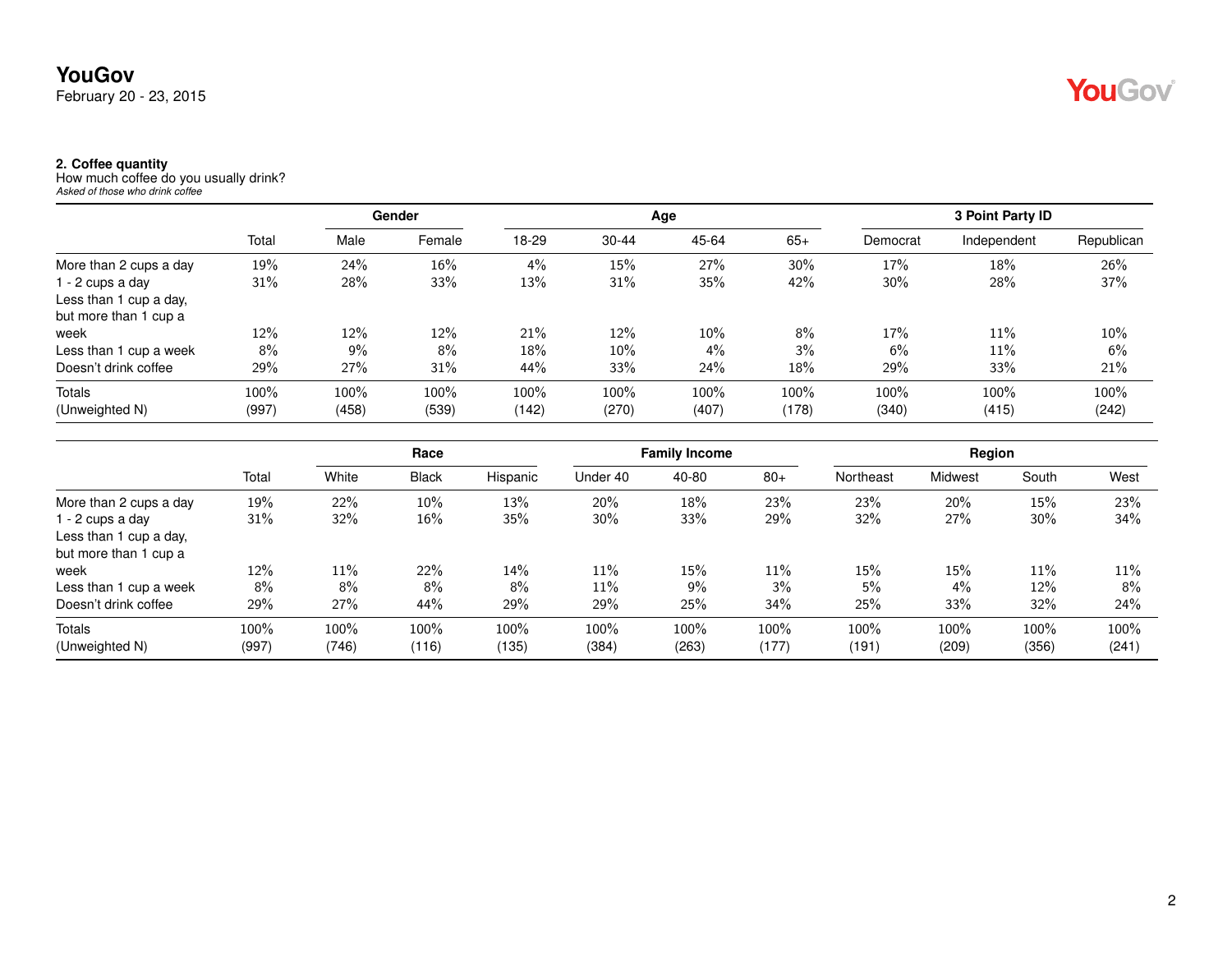### **YouGov** February 20 - 23, 2015

#### **3. Tea quantity**

How much tea do you usually drink? *Asked of those who drink tea*

|                        |       |       | Gender |       |           | Age   |        |          | 3 Point Party ID |            |
|------------------------|-------|-------|--------|-------|-----------|-------|--------|----------|------------------|------------|
|                        | Total | Male  | Female | 18-29 | $30 - 44$ | 45-64 | $65+$  | Democrat | Independent      | Republican |
| More than 2 cups a day | 7%    | 6%    | 7%     | $1\%$ | 6%        | 9%    | 9%     | 6%       | 8%               | 4%         |
| 1 - 2 cups a day       | 18%   | 15%   | 21%    | 14%   | 20%       | 19%   | 17%    | 16%      | 17%              | 21%        |
| Less than 1 cup a day, |       |       |        |       |           |       |        |          |                  |            |
| but more than 1 cup a  |       |       |        |       |           |       |        |          |                  |            |
| week                   | 24%   | 21%   | 27%    | 28%   | 24%       | 25%   | $18\%$ | 25%      | 24%              | 23%        |
| Less than 1 cup a week | 19%   | 21%   | 18%    | 22%   | 23%       | 18%   | 13%    | 21%      | 18%              | 19%        |
| Doesn't drink tea      | 32%   | 37%   | 28%    | 35%   | 27%       | 29%   | 43%    | 32%      | 32%              | 32%        |
| Totals                 | 100%  | 100%  | 100%   | 100%  | 100%      | 100%  | 100%   | 100%     | 100%             | 100%       |
| (Unweighted N)         | (990) | (454) | (536)  | (142) | (268)     | (403) | (177)  | (337)    | (414)            | (239)      |

|                        |       |       | Race         |          |          | <b>Family Income</b> |       |           | Region  |       |       |
|------------------------|-------|-------|--------------|----------|----------|----------------------|-------|-----------|---------|-------|-------|
|                        | Total | White | <b>Black</b> | Hispanic | Under 40 | 40-80                | $80+$ | Northeast | Midwest | South | West  |
| More than 2 cups a day | 7%    | 7%    | 3%           | 6%       | 6%       | 9%                   | 7%    | $7\%$     | 6%      | 9%    | 4%    |
| 1 - 2 cups a day       | 18%   | 19%   | 17%          | 12%      | 19%      | 18%                  | 15%   | 22%       | 19%     | 18%   | 14%   |
| Less than 1 cup a day, |       |       |              |          |          |                      |       |           |         |       |       |
| but more than 1 cup a  |       |       |              |          |          |                      |       |           |         |       |       |
| week                   | 24%   | 23%   | 26%          | 25%      | 24%      | 22%                  | 27%   | 24%       | 26%     | 24%   | 22%   |
| Less than 1 cup a week | 19%   | 18%   | 30%          | 19%      | 19%      | 20%                  | 21%   | 11%       | 22%     | 20%   | 23%   |
| Doesn't drink tea      | 32%   | 33%   | 24%          | 38%      | 32%      | $30\%$               | 29%   | 37%       | 27%     | 30%   | 36%   |
| <b>Totals</b>          | 100%  | 100%  | 100%         | 100%     | 100%     | 100%                 | 100%  | 100%      | 100%    | 100%  | 100%  |
| (Unweighted N)         | (990) | (743) | (115)        | (132)    | (381)    | (260)                | (177) | (191)     | (209)   | (351) | (239) |

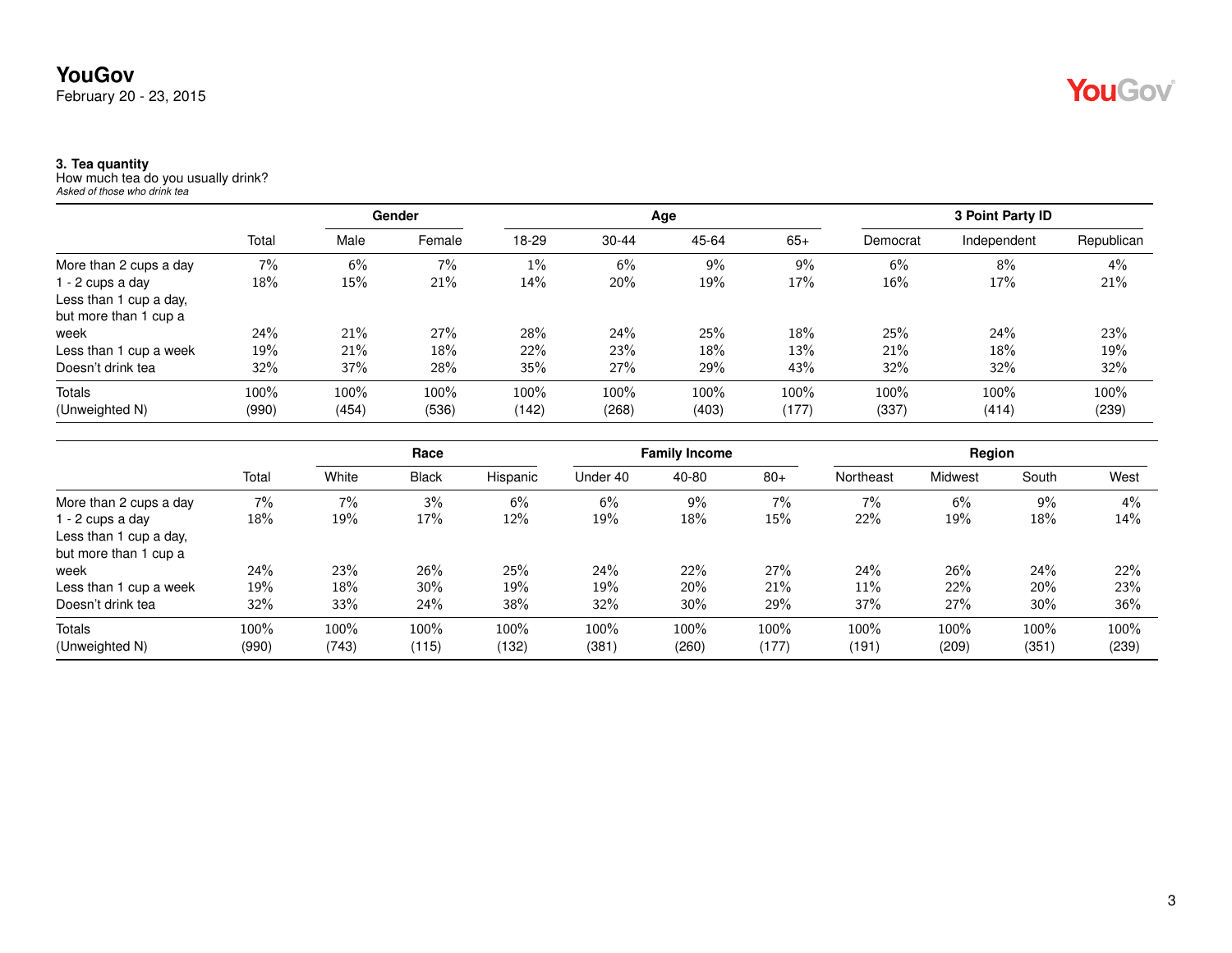February 20 - 23, 2015

# YouGov®

#### **4. Prefer coffee or tea**

Which one do you prefer, coffee or tea?

|                                 |               |               | Gender        |               |               | Age           |               |               | 3 Point Party ID |               |
|---------------------------------|---------------|---------------|---------------|---------------|---------------|---------------|---------------|---------------|------------------|---------------|
|                                 | Total         | Male          | Female        | 18-29         | $30 - 44$     | 45-64         | $65+$         | Democrat      | Independent      | Republican    |
| Coffee                          | 56%           | 58%           | 54%           | 42%           | 50%           | 62%           | 70%           | 55%           | 52%              | 64%           |
| Tea                             | 31%           | 29%           | 34%           | 42%           | 35%           | 28%           | 21%           | 32%           | 33%              | 28%           |
| Doesn't drink either            | 13%           | 13%           | 13%           | 17%           | 16%           | 10%           | 9%            | 12%           | 15%              | 8%            |
| <b>Totals</b><br>(Unweighted N) | 100%<br>(996) | 100%<br>(457) | 100%<br>(539) | 100%<br>(142) | 100%<br>(270) | 100%<br>(407) | 100%<br>(177) | 100%<br>(340) | 100%<br>(414)    | 100%<br>(242) |

|                          | Race          |                  |               | <b>Family Income</b> |               |               | Region        |                 |               |               |               |
|--------------------------|---------------|------------------|---------------|----------------------|---------------|---------------|---------------|-----------------|---------------|---------------|---------------|
|                          | Total         | White            | <b>Black</b>  | Hispanic             | Under 40      | 40-80         | $80+$         | Northeast       | Midwest       | South         | West          |
| Coffee                   | 56%           | 59%              | 40%           | 54%                  | 60%           | 52%           | 54%           | 60%             | 52%           | 52%           | 62%           |
| Tea                      | 31%           | 29%              | 50%           | 31%                  | 29%           | 36%           | 32%           | 27%             | 35%           | 35%           | 27%           |
| Doesn't drink either     | 13%           | 12%              | 11%           | 15%                  | 11%           | 12%           | 14%           | 13%             | 13%           | 13%           | 11%           |
| Totals<br>(Unweighted N) | 100%<br>(996) | $100\%$<br>(745) | 100%<br>(116) | 100%<br>(135)        | 100%<br>(383) | 100%<br>(263) | 100%<br>(177) | $100\%$<br>(191 | 100%<br>(208) | 100%<br>(356) | 100%<br>(241) |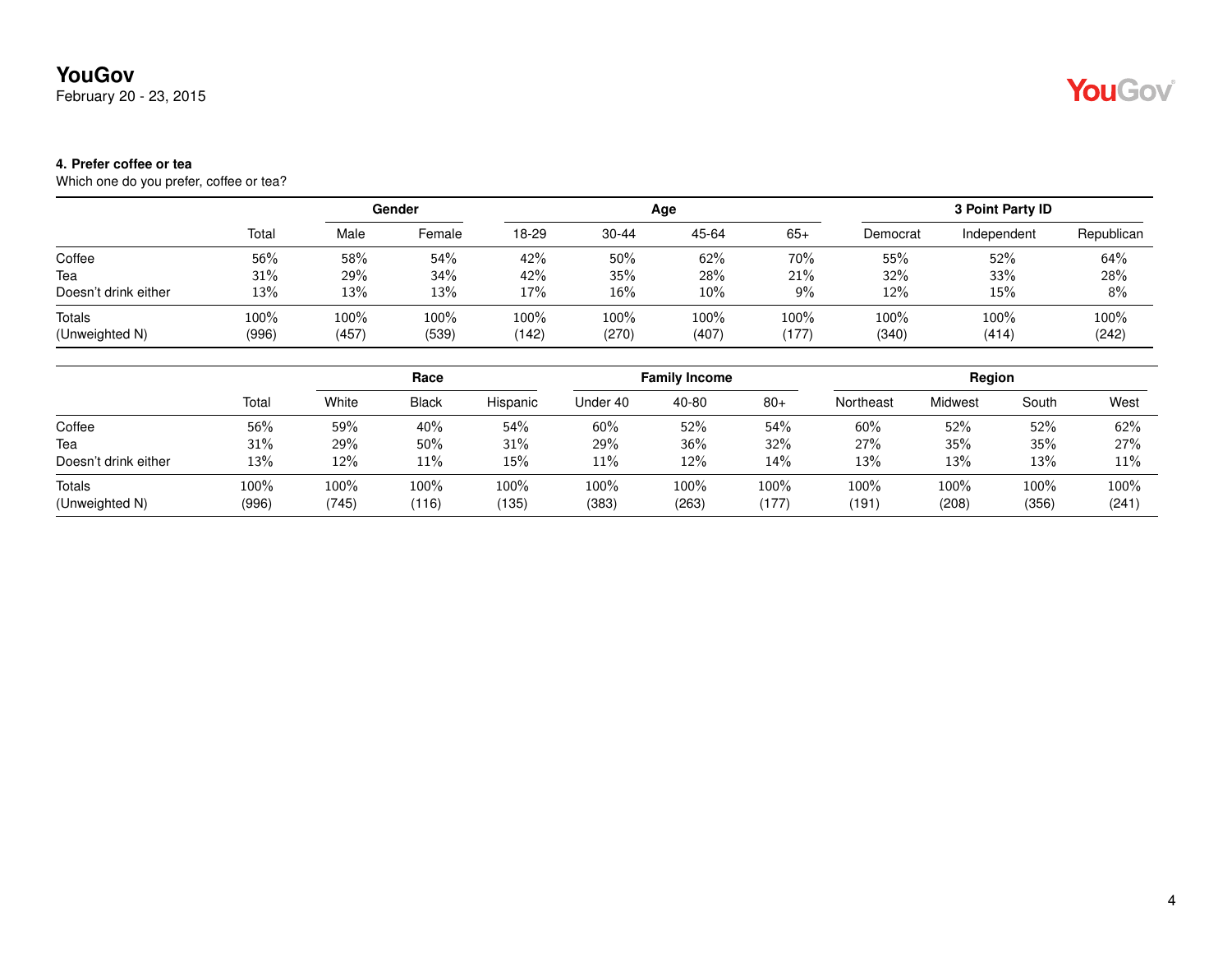### **YouGov** February 20 - 23, 2015



**5. Restrict coffee**<br>Thinking about your personal diet and nutrition, do you try a lot, try a little, or don't you try at all to limit the amount of <u>COFFEE</u> you drink?<br>*Asked of those who drink coffee* 

|                  |       | Gender |        |       |           | Age   | 3 Point Party ID |          |             |            |
|------------------|-------|--------|--------|-------|-----------|-------|------------------|----------|-------------|------------|
|                  | Total | Male   | Female | 18-29 | $30 - 44$ | 45-64 | $65+$            | Democrat | Independent | Republican |
| Try a lot        | 13%   | 12%    | 14%    | 17%   | 18%       | 11%   | 6%               | 15%      | 14%         | 7%         |
| Try a little     | 29%   | 31%    | 27%    | 49%   | 30%       | 24%   | 22%              | 34%      | 27%         | 28%        |
| Don't try at all | 56%   | 56%    | 57%    | 28%   | 52%       | 63%   | 72%              | 50%      | 56%         | 64%        |
| Not sure         | $2\%$ | $2\%$  | $2\%$  | 6%    | $1\%$     | 2%    | -                | $1\%$    | $4\%$       | 1%         |
| <b>Totals</b>    | 100%  | 100%   | 100%   | 100%  | 100%      | 100%  | 100%             | 100%     | 100%        | 100%       |
| (Unweighted N)   | (721) | (339)  | (382)  | (79)  | (189)     | (305) | (148)            | (248)    | (289)       | (184)      |

|                  |       | Race    |              |          | <b>Family Income</b> |       |                          | Region    |         |       |       |
|------------------|-------|---------|--------------|----------|----------------------|-------|--------------------------|-----------|---------|-------|-------|
|                  | Total | White   | <b>Black</b> | Hispanic | Under 40             | 40-80 | $80+$                    | Northeast | Midwest | South | West  |
| Try a lot        | 13%   | 9%      | 28%          | 22%      | 18%                  | 12%   | 6%                       | 17%       | $16\%$  | 12%   | 8%    |
| Try a little     | 29%   | 27%     | 35%          | 36%      | 27%                  | 27%   | 33%                      | 35%       | 30%     | 34%   | 18%   |
| Don't try at all | 56%   | 62%     | 35%          | 36%      | 53%                  | 61%   | 61%                      | 48%       | $52\%$  | 55%   | 69%   |
| Not sure         | 2%    | $1\%$   | $2\%$        | 5%       | 2%                   | $0\%$ | $\overline{\phantom{0}}$ | $0\%$     | 3%      | $0\%$ | 5%    |
| Totals           | 100%  | $100\%$ | 100%         | 100%     | 100%                 | 100%  | 100%                     | 100%      | 100%    | 100%  | 100%  |
| (Unweighted N)   | (721) | (550)   | (72)         | (99)     | (278)                | (200) | (122)                    | (143)     | (140)   | (257) | (181) |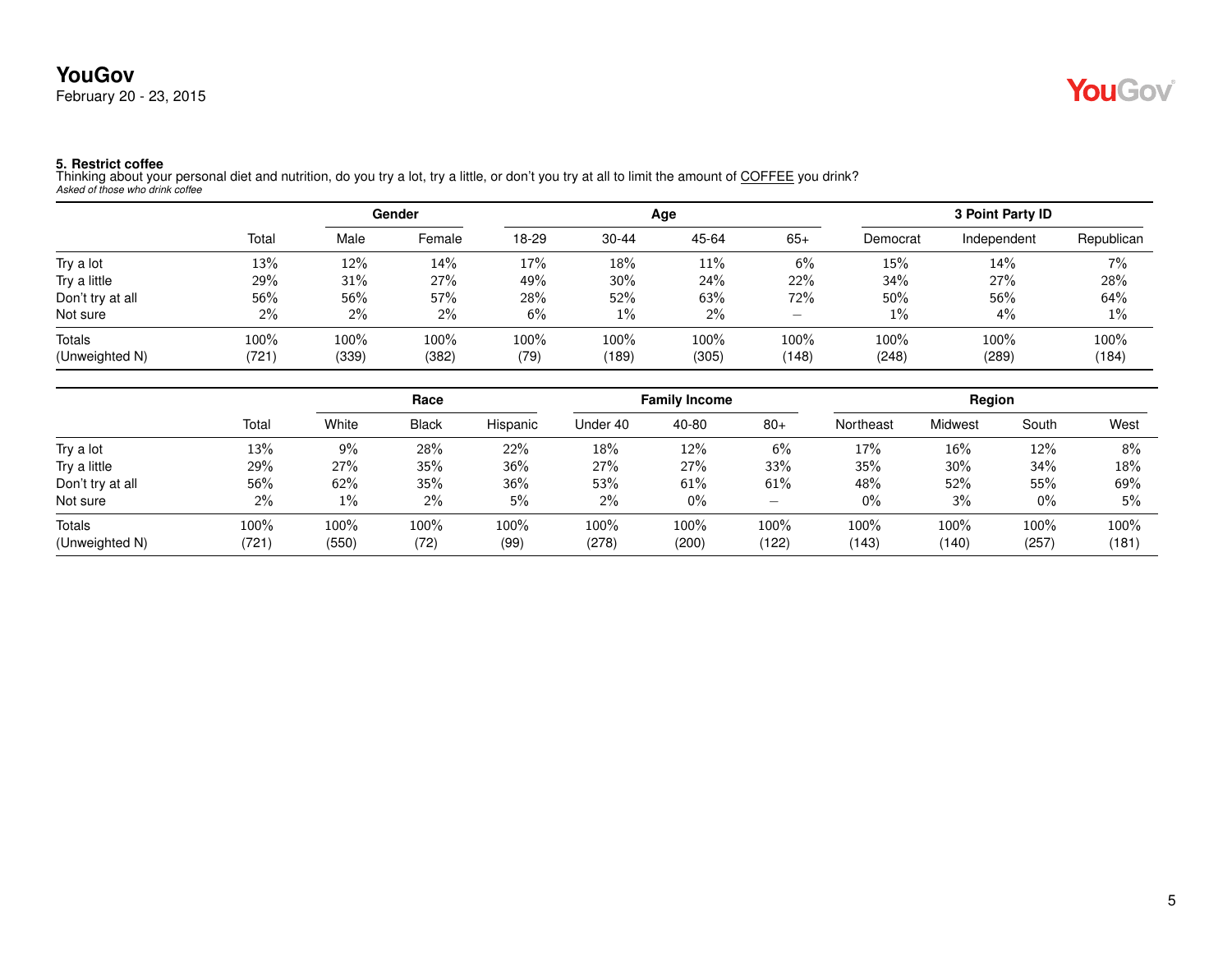

**6. Restrict tea**<br>Thinking about your personal diet and nutrition, do you try a lot, try a little, or don't you try at all to limit the amount of <u>TEA</u> you drink?<br>*Asked of those who drink tea* 

|                  |       |       | Gender |       |           | Age   | 3 Point Party ID                        |          |             |            |
|------------------|-------|-------|--------|-------|-----------|-------|-----------------------------------------|----------|-------------|------------|
|                  | Total | Male  | Female | 18-29 | $30 - 44$ | 45-64 | $65+$                                   | Democrat | Independent | Republican |
| Try a lot        | 8%    | $9\%$ | 6%     | 10%   | 11%       | 6%    | $1\%$                                   | 13%      | 7%          | $2\%$      |
| Try a little     | 17%   | 18%   | 16%    | 22%   | 23%       | 12%   | 11%                                     | 20%      | 16%         | 14%        |
| Don't try at all | 74%   | 70%   | 77%    | 61%   | 65%       | 81%   | 88%                                     | 65%      | 76%         | 82%        |
| Not sure         | 2%    | 3%    | 2%     | 7%    | $1\%$     | $1\%$ | $\hspace{1.0cm} \overline{\phantom{0}}$ | 3%       | 2%          | 2%         |
| Totals           | 100%  | 100%  | 100%   | 100%  | 100%      | 100%  | 100%                                    | 100%     | 100%        | 100%       |
| (Unweighted N)   | (695) | (303) | (392)  | (102) | (189)     | (289) | (115)                                   | (249)    | (278)       | (168)      |

|                  |       | Race  |              |          | <b>Family Income</b> |       |       | Region    |         |        |       |
|------------------|-------|-------|--------------|----------|----------------------|-------|-------|-----------|---------|--------|-------|
|                  | Total | White | <b>Black</b> | Hispanic | Under 40             | 40-80 | $80+$ | Northeast | Midwest | South  | West  |
| Try a lot        | 8%    | 5%    | 19%          | 13%      | 13%                  | $4\%$ | $0\%$ | 7%        | 6%      | 9%     | $7\%$ |
| Try a little     | 17%   | 15%   | 18%          | 28%      | 19%                  | 20%   | 10%   | 24%       | 23%     | $16\%$ | 6%    |
| Don't try at all | 74%   | 80%   | 58%          | 54%      | 67%                  | 75%   | 89%   | 68%       | 67%     | 74%    | 84%   |
| Not sure         | 2%    | $1\%$ | 5%           | 6%       | $1\%$                | $1\%$ | $1\%$ | 1%        | 3%      | $1\%$  | $3\%$ |
| Totals           | 100%  | 100%  | 100%         | 100%     | 100%                 | 100%  | 100%  | 100%      | 100%    | 100%   | 100%  |
| (Unweighted N)   | (695) | (513) | (94)         | (88)     | (272)                | (188) | (120) | (135)     | (145)   | (254)  | (161) |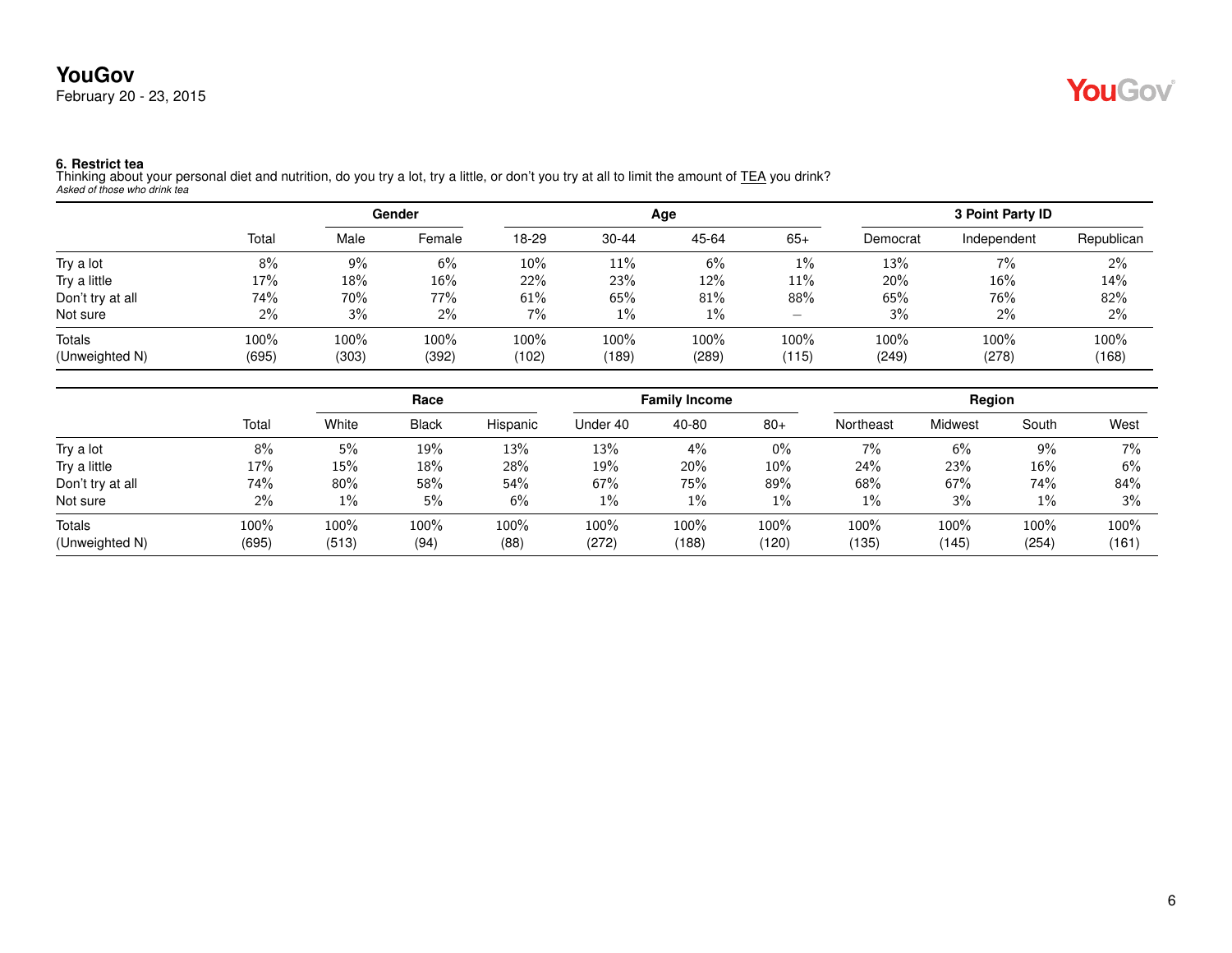February 20 - 23, 2015

# YouGov®

### **7. Restrict high-cholesterol foods**

Thinking about your personal diet and nutrition, do you try a lot, try a little, or don't you try at all to avoid eating too many high-cholesterol foods, such as eggs, dairy products, and fatty meats?

|                  |       | Gender |        |       |           | Age   | 3 Point Party ID |          |             |            |
|------------------|-------|--------|--------|-------|-----------|-------|------------------|----------|-------------|------------|
|                  | Total | Male   | Female | 18-29 | $30 - 44$ | 45-64 | $65+$            | Democrat | Independent | Republican |
| Try a lot        | 22%   | 19%    | 24%    | 21%   | 17%       | 27%   | 21%              | 26%      | 21%         | 17%        |
| Try a little     | 44%   | 43%    | 44%    | 48%   | 46%       | 36%   | 51%              | 43%      | 45%         | 43%        |
| Don't try at all | 31%   | 36%    | 26%    | 22%   | 33%       | 35%   | 28%              | 28%      | 28%         | 39%        |
| Not sure         | 4%    | $2\%$  | 5%     | 9%    | 4%        | 2%    |                  | 4%       | 6%          | $1\%$      |
| <b>Totals</b>    | 100%  | 100%   | 100%   | 100%  | 100%      | 100%  | 100%             | 100%     | 100%        | 100%       |
| (Unweighted N)   | (993) | (452)  | (541)  | (143) | (269)     | (404) | (177)            | (338)    | (415)       | (240)      |

|                          |               |               | Race          |               |               | <b>Family Income</b> |                  |               | Region         |               |               |
|--------------------------|---------------|---------------|---------------|---------------|---------------|----------------------|------------------|---------------|----------------|---------------|---------------|
|                          | Total         | White         | <b>Black</b>  | Hispanic      | Under 40      | 40-80                | $80+$            | Northeast     | <b>Midwest</b> | South         | West          |
| Try a lot                | 22%           | 20%           | 33%           | 22%           | 23%           | 19%                  | 25%              | 26%           | 23%            | 23%           | 16%           |
| Try a little             | 44%           | 44%           | 42%           | 43%           | 41%           | 52%                  | 36%              | 40%           | 46%            | 47%           | 41%           |
| Don't try at all         | 31%           | 34%           | 21%           | 21%           | 31%           | 27%                  | 38%              | 32%           | 27%            | 27%           | 39%           |
| Not sure                 | 4%            | 2%            | 4%            | 14%           | 5%            | $2\%$                | $0\%$            | 2%            | $4\%$          | $4\%$         | $4\%$         |
| Totals<br>(Unweighted N) | 100%<br>(993) | 100%<br>(743) | 100%<br>(115) | 100%<br>(135) | 100%<br>(381) | 100%<br>(264)        | $100\%$<br>(175) | 100%<br>(192) | 100%<br>(209)  | 100%<br>(352) | 100%<br>(240) |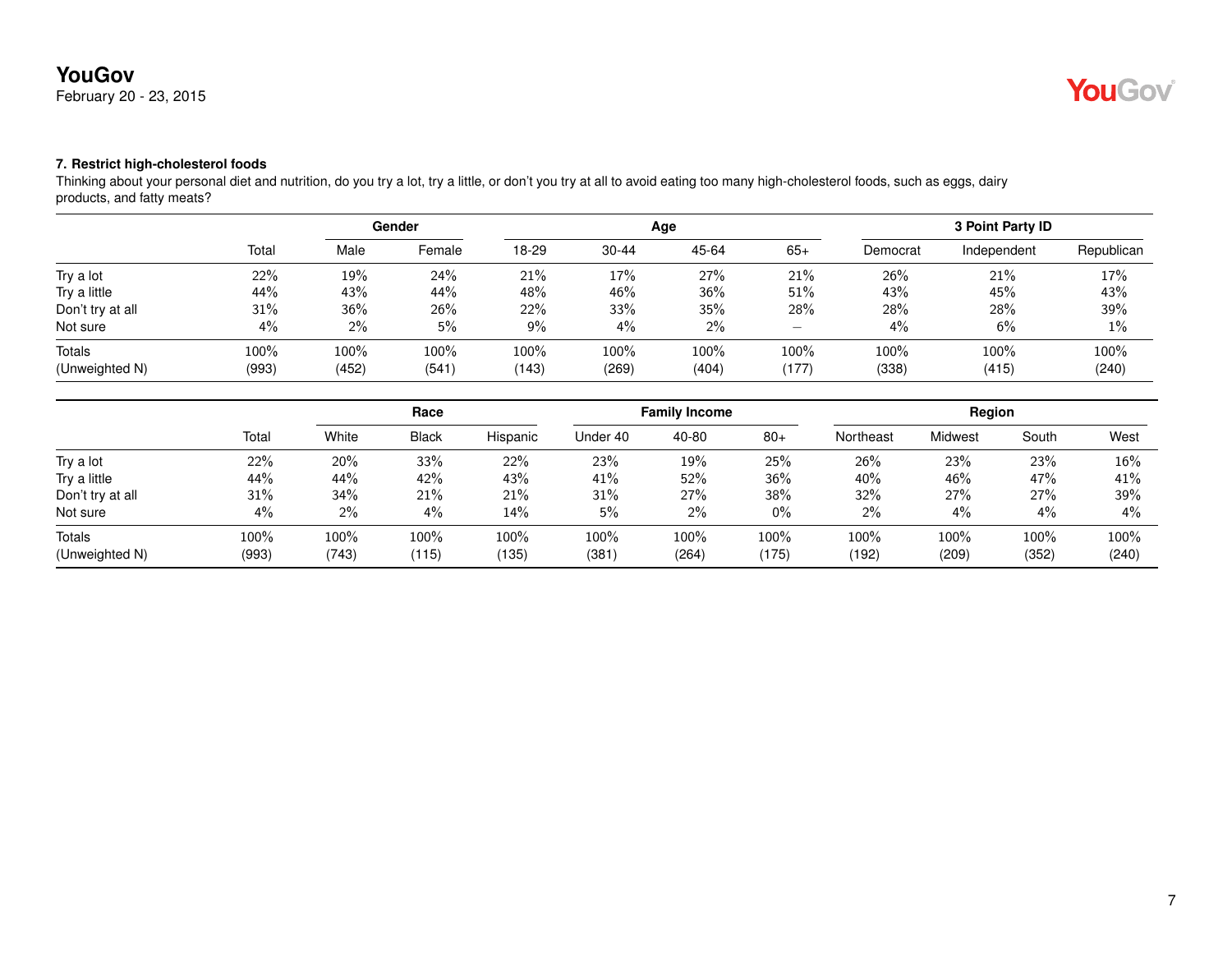February 20 - 23, 2015

#### **8. Trust government researchers – Vaccinations**

|                   |       |       | Gender |       |           | Age   |       |          | <b>3 Point Party ID</b> |            |
|-------------------|-------|-------|--------|-------|-----------|-------|-------|----------|-------------------------|------------|
|                   | Total | Male  | Female | 18-29 | $30 - 44$ | 45-64 | $65+$ | Democrat | Independent             | Republican |
| Completely        | 15%   | 14%   | 15%    | 16%   | 15%       | 13%   | 14%   | 25%      | 9%                      | 12%        |
| A lot             | 28%   | 31%   | 26%    | 25%   | 24%       | 30%   | 38%   | 35%      | 23%                     | 31%        |
| A moderate amount | 29%   | 26%   | 31%    | 39%   | 25%       | 28%   | 24%   | 24%      | 33%                     | 26%        |
| A little          | 13%   | 12%   | 14%    | 11%   | 16%       | 11%   | 18%   | 8%       | 16%                     | 15%        |
| Not at all        | 15%   | 16%   | 14%    | 10%   | 21%       | 18%   | 6%    | 7%       | 19%                     | 17%        |
| Totals            | 100%  | 100%  | 100%   | 100%  | 100%      | 100%  | 100%  | 100%     | 100%                    | 100%       |
| (Unweighted N)    | (994) | (454) | (540)  | (143) | (268)     | (406) | (177) | (340)    | (413)                   | (241)      |

|                   |       | Race  |              |          | <b>Family Income</b> |         |       | Region    |         |       |        |
|-------------------|-------|-------|--------------|----------|----------------------|---------|-------|-----------|---------|-------|--------|
|                   | Total | White | <b>Black</b> | Hispanic | Under 40             | 40-80   | $80+$ | Northeast | Midwest | South | West   |
| Completely        | 15%   | 15%   | 15%          | 12%      | 13%                  | 14%     | 20%   | 9%        | 20%     | 14%   | $16\%$ |
| A lot             | 28%   | 31%   | 26%          | 18%      | 22%                  | 27%     | 44%   | 29%       | 32%     | 27%   | 28%    |
| A moderate amount | 29%   | 26%   | 35%          | 38%      | $30\%$               | 31%     | 18%   | 31%       | 23%     | 29%   | $30\%$ |
| A little          | 13%   | 13%   | 11%          | 15%      | 14%                  | 13%     | 11%   | 13%       | 13%     | 14%   | 13%    |
| Not at all        | 15%   | 15%   | 14%          | $16\%$   | 20%                  | 15%     | 6%    | 18%       | $12\%$  | 16%   | 14%    |
| Totals            | 100%  | 100%  | 100%         | 100%     | 100%                 | $100\%$ | 100%  | 100%      | 100%    | 100%  | 100%   |
| (Unweighted N)    | (994) | (746) | (114)        | (134)    | (382)                | (263)   | (176) | (192)     | (209)   | (355) | (238)  |

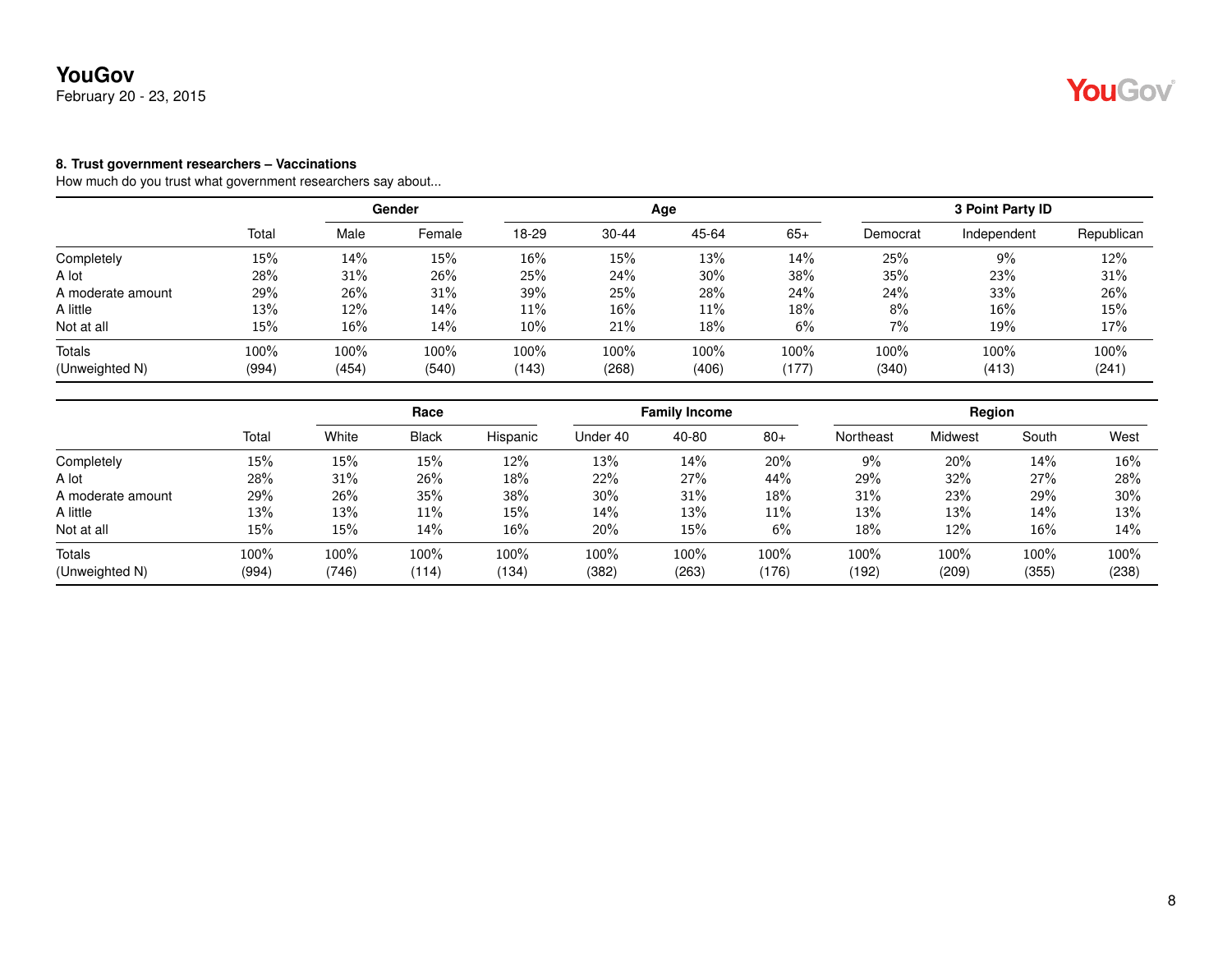February 20 - 23, 2015

#### **9. Trust government researchers – Exercise**

|                   |       |       | Gender |       |           | Age   |       |          | <b>3 Point Party ID</b> |            |
|-------------------|-------|-------|--------|-------|-----------|-------|-------|----------|-------------------------|------------|
|                   | Total | Male  | Female | 18-29 | $30 - 44$ | 45-64 | $65+$ | Democrat | Independent             | Republican |
| Completely        | 11%   | 10%   | 13%    | 19%   | 11%       | 9%    | 9%    | 19%      | 9%                      | 7%         |
| A lot             | 24%   | 28%   | 21%    | 34%   | 22%       | 21%   | 23%   | 32%      | 23%                     | 17%        |
| A moderate amount | 34%   | 30%   | 38%    | 33%   | 32%       | 35%   | 38%   | 29%      | 35%                     | 41%        |
| A little          | 17%   | 16%   | 17%    | 7%    | 21%       | 17%   | 22%   | 12%      | 18%                     | 20%        |
| Not at all        | 13%   | 15%   | 11%    | 6%    | 15%       | 18%   | 8%    | 9%       | 15%                     | 15%        |
| Totals            | 100%  | 100%  | 100%   | 100%  | 100%      | 100%  | 100%  | 100%     | 100%                    | 100%       |
| (Unweighted N)    | (993) | (454) | (539)  | (143) | (268)     | (405) | (177) | (337)    | (414)                   | (242)      |

|                          |               | Race          |               | <b>Family Income</b> |              |               | Region        |               |               |               |               |
|--------------------------|---------------|---------------|---------------|----------------------|--------------|---------------|---------------|---------------|---------------|---------------|---------------|
|                          | Total         | White         | <b>Black</b>  | Hispanic             | Under 40     | 40-80         | $80+$         | Northeast     | Midwest       | South         | West          |
| Completely               | 11%           | $11\%$        | 11%           | 15%                  | 13%          | 11%           | 11%           | 7%            | 12%           | 14%           | 11%           |
| A lot                    | 24%           | 26%           | 16%           | 23%                  | 17%          | 28%           | 35%           | 23%           | 27%           | 22%           | 26%           |
| A moderate amount        | 34%           | 34%           | 37%           | 36%                  | 35%          | 35%           | 29%           | 39%           | 34%           | 35%           | 31%           |
| A little                 | 17%           | $16\%$        | 26%           | $15\%$               | 17%          | 19%           | 16%           | 15%           | 18%           | 16%           | 20%           |
| Not at all               | 13%           | 14%           | 11%           | 11%                  | 18%          | 8%            | $10\%$        | 16%           | $9\%$         | 14%           | 12%           |
| Totals<br>(Unweighted N) | 100%<br>(993) | 100%<br>(747) | 100%<br>(114) | 100%<br>(132)        | 100%<br>(381 | 100%<br>(263) | 100%<br>(176) | 100%<br>(191) | 100%<br>(209) | 100%<br>(354) | 100%<br>(239) |

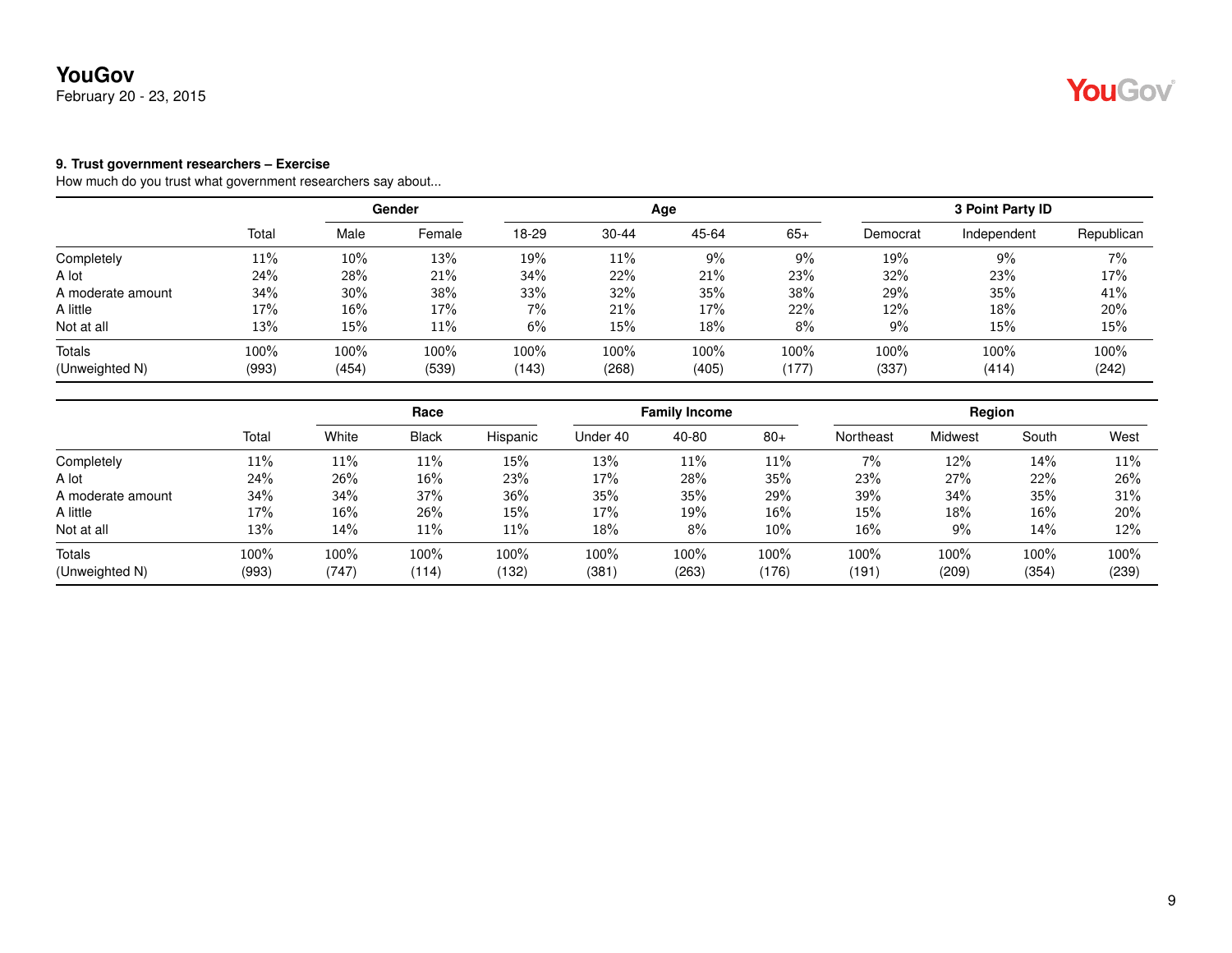February 20 - 23, 2015

#### **10. Trust government researchers – Climate change**

|                   |        | Gender |        |       |           | Age   | <b>3 Point Party ID</b> |          |             |            |
|-------------------|--------|--------|--------|-------|-----------|-------|-------------------------|----------|-------------|------------|
|                   | Total  | Male   | Female | 18-29 | $30 - 44$ | 45-64 | $65+$                   | Democrat | Independent | Republican |
| Completely        | 9%     | 8%     | 9%     | 11%   | 9%        | 8%    | 8%                      | 18%      | 6%          | 2%         |
| A lot             | 20%    | 20%    | 19%    | 31%   | 17%       | 15%   | 20%                     | 29%      | 19%         | 9%         |
| A moderate amount | 21%    | 17%    | 25%    | 29%   | 20%       | 20%   | 16%                     | 27%      | 20%         | 16%        |
| A little          | $18\%$ | 15%    | 20%    | 16%   | 25%       | 14%   | 17%                     | 13%      | 21%         | 18%        |
| Not at all        | 33%    | 39%    | 27%    | 14%   | 30%       | 43%   | 39%                     | 12%      | 35%         | 55%        |
| Totals            | 100%   | 100%   | 100%   | 100%  | 100%      | 100%  | 100%                    | 100%     | 100%        | 100%       |
| (Unweighted N)    | (992)  | (454)  | (538)  | (143) | (269)     | (403) | (177)                   | (338)    | (413)       | (241)      |

|                   |       | Race  |              |          | <b>Family Income</b> |        |        | Region    |         |       |        |
|-------------------|-------|-------|--------------|----------|----------------------|--------|--------|-----------|---------|-------|--------|
|                   | Total | White | <b>Black</b> | Hispanic | Under 40             | 40-80  | $80+$  | Northeast | Midwest | South | West   |
| Completely        | 9%    | 9%    | 7%           | $9\%$    | 8%                   | 7%     | 13%    | 6%        | $10\%$  | 9%    | $10\%$ |
| A lot             | 20%   | 20%   | 23%          | 16%      | 19%                  | 22%    | $20\%$ | 19%       | 21%     | 20%   | 18%    |
| A moderate amount | 21%   | 19%   | $30\%$       | 28%      | 21%                  | 27%    | 12%    | 26%       | 17%     | 20%   | 22%    |
| A little          | 18%   | 15%   | 26%          | 23%      | 18%                  | 15%    | 17%    | 18%       | $16\%$  | 20%   | 16%    |
| Not at all        | 33%   | 37%   | 14%          | 23%      | 34%                  | $30\%$ | 37%    | 31%       | 37%     | 31%   | 33%    |
| Totals            | 100%  | 100%  | 100%         | 100%     | 100%                 | 100%   | 100%   | 100%      | 100%    | 100%  | 100%   |
| (Unweighted N)    | (992) | (746) | (114)        | (132)    | (380)                | (263)  | (177)  | (192)     | (210)   | (351) | (239)  |

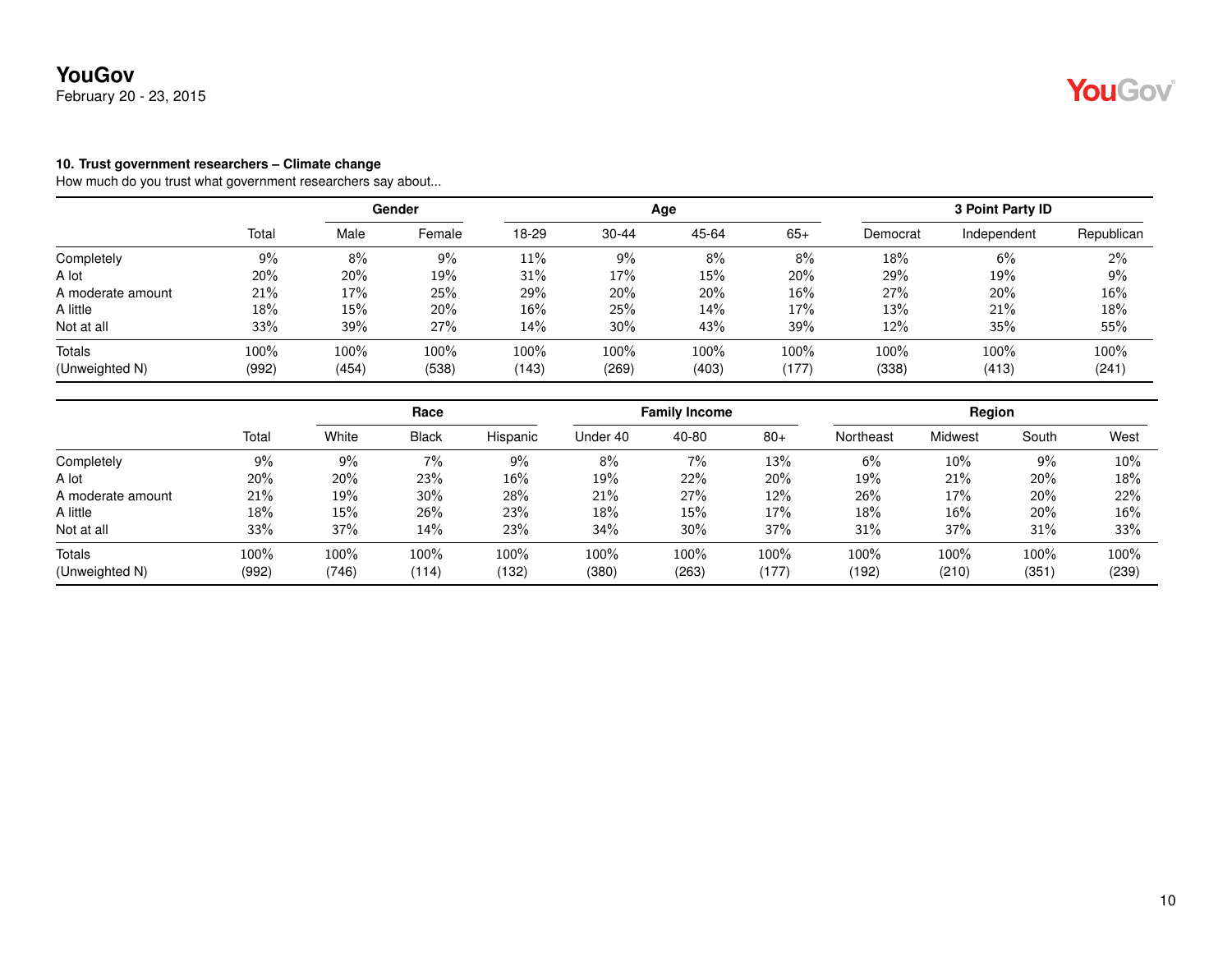February 20 - 23, 2015

#### **11. Trust government researchers – Cholesterol**

|                   |        |       | Gender |       |           | Age   |       |          | 3 Point Party ID |            |
|-------------------|--------|-------|--------|-------|-----------|-------|-------|----------|------------------|------------|
|                   | Total  | Male  | Female | 18-29 | $30 - 44$ | 45-64 | $65+$ | Democrat | Independent      | Republican |
| Completely        | 7%     | 5%    | 9%     | 11%   | 9%        | 4%    | 4%    | 14%      | 4%               | 4%         |
| A lot             | $16\%$ | 15%   | 17%    | 21%   | 18%       | 14%   | 10%   | 27%      | 14%              | 5%         |
| A moderate amount | 37%    | 34%   | 40%    | 32%   | 31%       | 39%   | 48%   | 36%      | 35%              | 43%        |
| A little          | 23%    | 25%   | 20%    | 23%   | 22%       | 21%   | 25%   | 15%      | 24%              | 29%        |
| Not at all        | 18%    | 21%   | 15%    | 13%   | 20%       | 21%   | 12%   | 9%       | 23%              | 19%        |
| Totals            | 100%   | 100%  | 100%   | 100%  | 100%      | 100%  | 100%  | 100%     | 100%             | 100%       |
| (Unweighted N)    | (995)  | (455) | (540)  | (143) | (268)     | (406) | (178) | (339)    | (414)            | (242)      |

|       | Race  |              | <b>Family Income</b> |          |       | Region |           |         |       |               |
|-------|-------|--------------|----------------------|----------|-------|--------|-----------|---------|-------|---------------|
| Total | White | <b>Black</b> | Hispanic             | Under 40 | 40-80 | $80+$  | Northeast | Midwest | South | West          |
| 7%    | 5%    | 15%          | $11\%$               | 8%       | 6%    | 4%     | 2%        | 7%      | 10%   | 6%            |
| 16%   | 15%   | 21%          | 15%                  | 14%      | 15%   | 18%    | 11%       | 19%     | 17%   | 16%           |
| 37%   | 37%   | 36%          | 35%                  | 37%      | 36%   | 40%    | 45%       | 36%     | 35%   | 35%           |
| 23%   | 23%   | 16%          | 23%                  | 17%      | 31%   | 24%    | 21%       | 24%     | 22%   | 24%           |
| 18%   | 19%   | 12%          | 16%                  | 24%      | 12%   | 13%    | 20%       | 14%     | 17%   | 18%           |
| 100%  | 100%  | 100%         | 100%                 | 100%     | 100%  | 100%   | 100%      | 100%    | 100%  | 100%<br>(239) |
|       | (995) | (748)        | (114)                | (133)    | (382) | (263)  | (177)     | (192)   | (209) | (355)         |